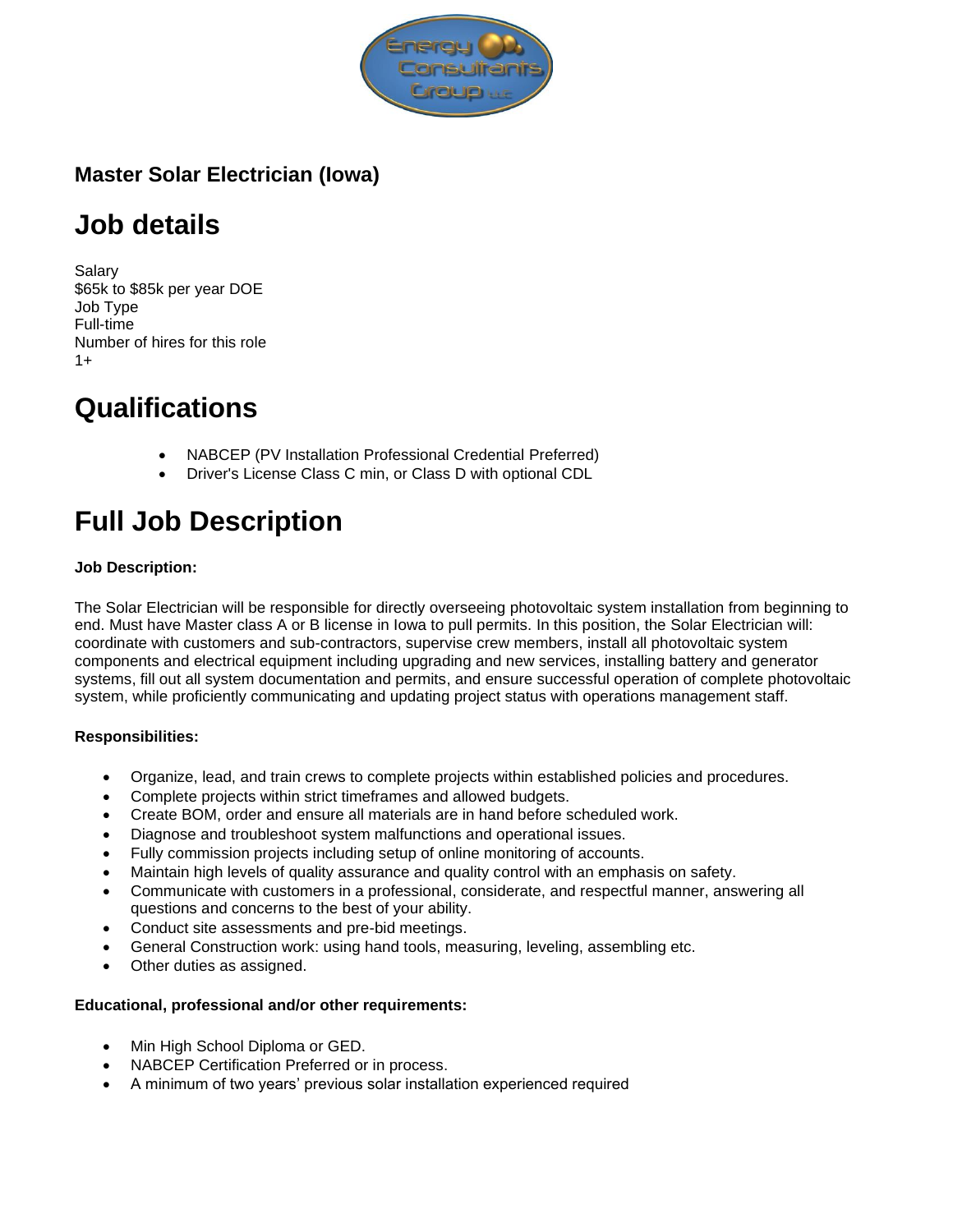

- General construction knowledge to include: roofing, electrical, carpentry skills, general ladder & scaffolding experience.
- Requires own tools and power tools.
- Required clearance of a background check and DMV record.
- Must be able to work overtime, have flexible hours, travel to job-sites & stay overnight as required.
- Experience with electrical work involving up to 600 VDC and 240 VAC.
- Ability to perform advanced electrical and solar calculations.
- Ability to read and interpret one-line drawings and electrical schematics.
- A working knowledge of National Electrical Code (NEC), Uniform Building Code (UBC), local & utility jurisdiction requirements.
- Understanding of wire and conduit sizing as well as how to make adjustments for environmental factors.
- Experience complying with OHSA safety requirements and regulations. Prefer OSHA 10 Cert.
- Professional appearance and excellent customer service.
- Great attention to detail.
- Experience with heavy equipment such as material handlers, loaders, forklifts, excavators, trenchers, boring machines.
- Good Attendance and being prompt with attention to details.
- Maintain valid Driver's License and clean driving record (MVR pull program mandatory).
- Ability to innovate and improve operations and solve complex problems.
- Thrive in a team environment.
- High integrity and enthusiasm and a genuine desire to excel oneself and the company!

#### **Physical Requirements:**

While performing the duties of this job, the employee is frequently required to do the following:

- Must have full range and mobility in upper and lower body; ability to work in various positions & environments, including, but not limited to, stooping, standing, bending, sitting, kneeling and squatting for extended periods of time.
- Ability to lift, pull and push materials and equipment weighing approximately 50 pounds on a frequent basis.
- Working conditions require being exposed to outdoor weather conditions.

#### **Benefits for Full-Time Positions:**

- Competitive salary with benefits.
- Career path opportunities for top performers.

### **Other Duties**

Please note this job description is not designed to cover or contain a comprehensive listing of activities, duties or responsibilities that are required of the employee for this job. Duties, responsibilities and activities may change at any time with or without notice.

Job Type: Full-time

Pay: \$65k to \$85k per year DOE

#### Benefits:

- Dental insurance Available
- Health insurance Available